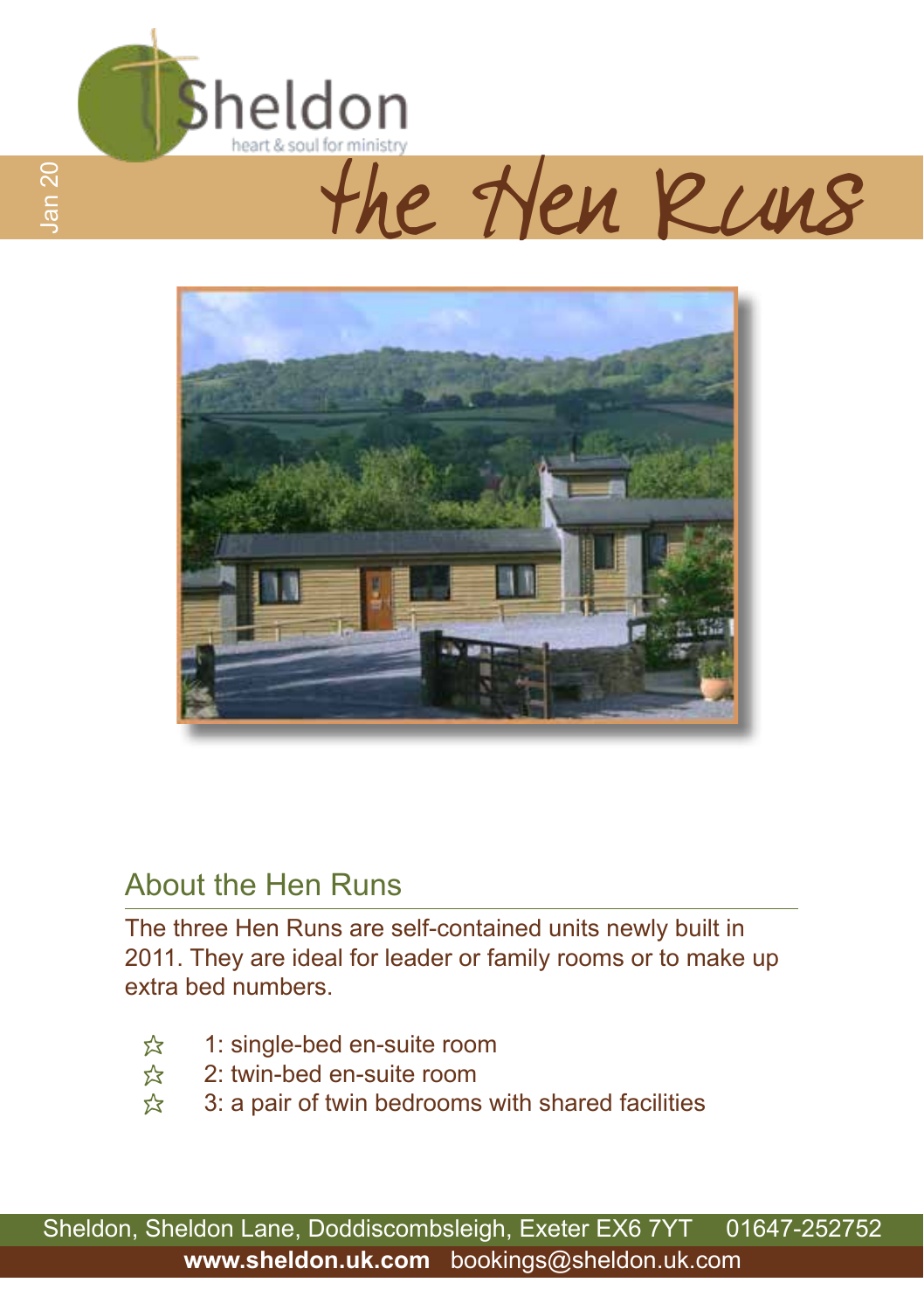## **Hen Run 1 (The Perch)**



#### includes

- $\hat{\mathbb{X}}$  Sleeping/living area with single bed<br>  $\hat{\mathbb{X}}$  Bedside cabinet Bedside cabinet
	-
- $\hat{\mathcal{R}}$  Large built-in wardrobe<br> $\hat{\mathcal{R}}$  4' table and 2 upright ch  $\hat{\chi}$  4' table and 2 upright chairs<br> $\hat{\chi}$  1 armchair
	- 1 armchair
- $\hat{x}$  Wet room shower, toilet and wash handbasin
- $\hat{\mathbf{x}}$  Kitchen with fridge, oven, microwave, hob, kettle etc

## **Hen Run 2 (The Roost)**



### Each Run includes

- $\hat{\mathbf{x}}$  Sleeping/living area with twin/ double beds
- $\hat{\mathbb{X}}$  Bedside cabinets and hanging space
- $\hat{\mathbf{x}}$  4' table and 2 upright chairs
- $\approx$  2 armchairs
- $\hat{x}$  Wet room shower, toilet and wash handbasin
- $\hat{x}$  Kitchen with fridge, oven, microwave, hob, kettle etc

Sheldon, Sheldon Lane, Doddiscombsleigh, Exeter EX6 7YT 01647-252752 **www.sheldon.uk.com** bookings@sheldon.uk.com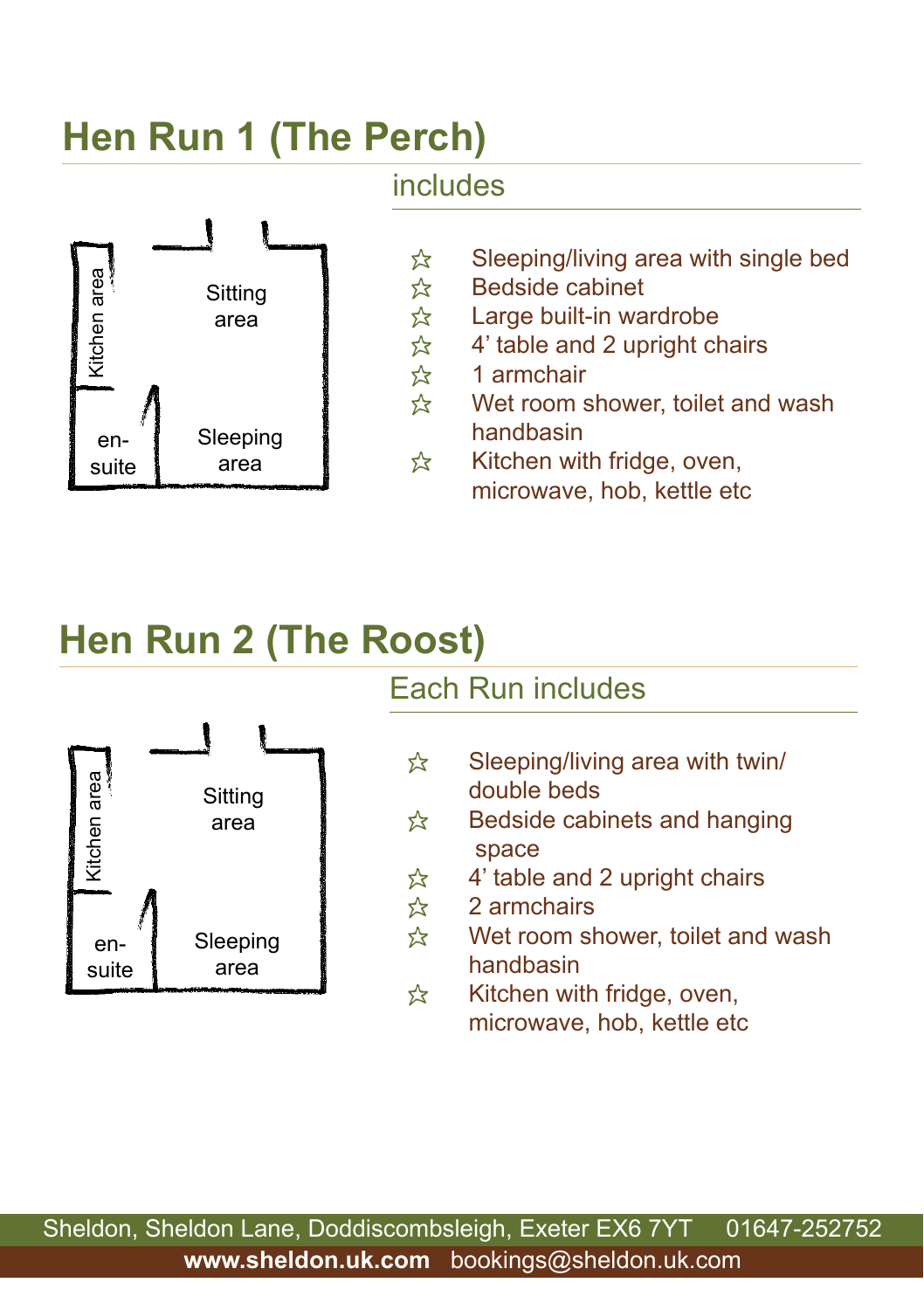## **Hen Run 3 (The Coop)**



#### **Extras**

 $\hat{\mathbb{X}}$  Some extra mattresses/airbeds can be provided depending on type of group, age etc. Total numbers agreed at time of booking.